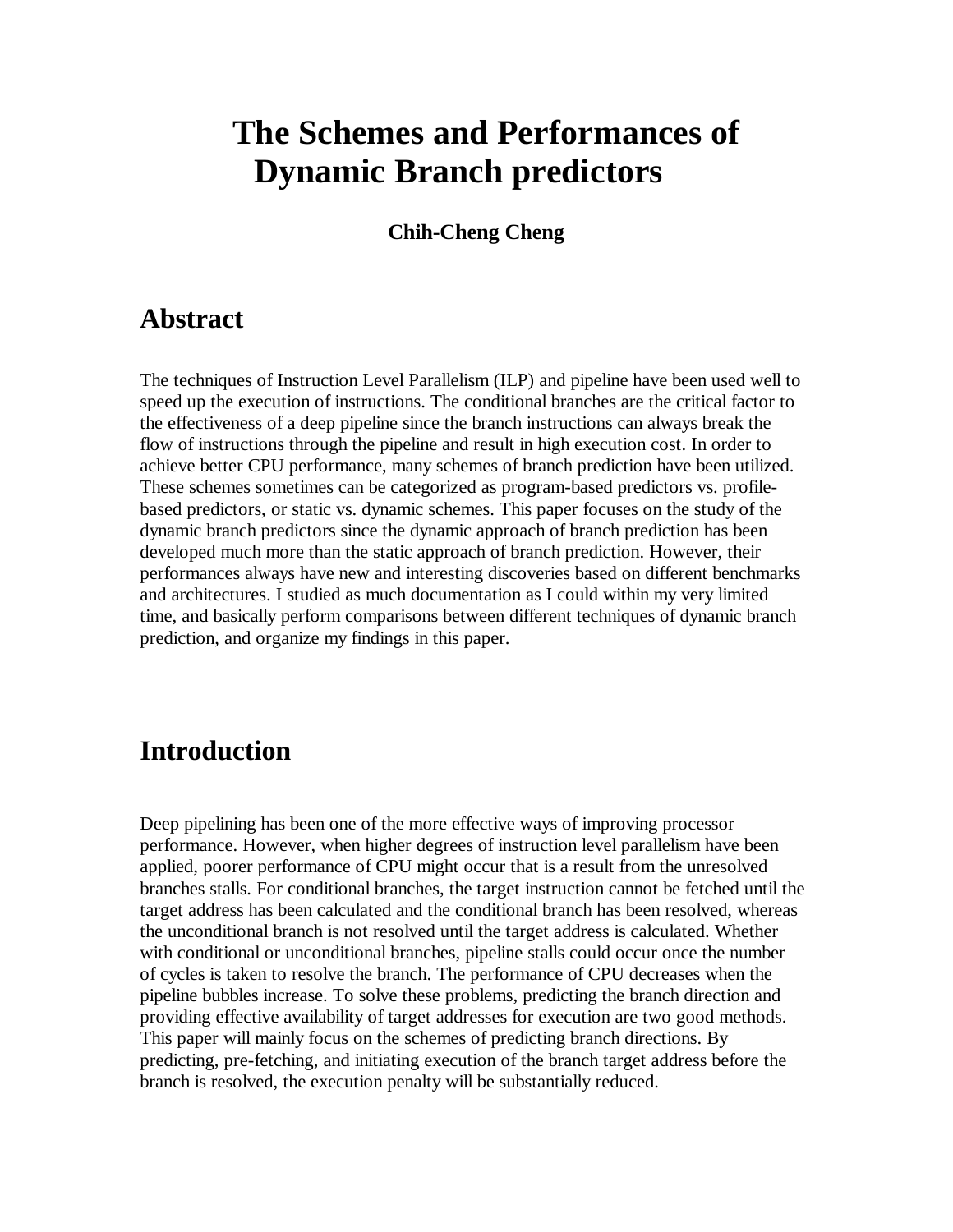The static scheme of branch prediction is just predicting whether all branches are taken or not taken. This measurement of performance was reported by Lee and Smith [LS84]. The static strategy can provide up to 68 percent accuracy. In addition, Su and Zhou [SZ95] had more measurements on this strategy and concluded the static predictor has the worst performance. Nevertheless, according to the static scheme, dynamic branch prediction strategies have been studied extensively and proved that it has better performance than static strategy. All of the dynamic predictors have much better performance than static predictors and can at least achieve 90 percent accuracy as reported by McFarling [M93]. Dynamic schemes are different from the static ones in the sense that they use the run-time behavior of branches to make predictions. Hennessy and Patterson [HP96] introduced the two-bit prediction scheme. Moreover, Lee and Smith [LS84] proposed a better structure for it. McFarling [M93] referred to it as the bimodal branch prediction. Yeh and Patt {YP91] discussed these variations. The basic idea is to use 2-bit saturating up-down counters to collect history information that is then used to make predictions. Based on this concept, Yeh and Patt [YP91] developed the two-level adaptive branch prediction scheme. McFarling [M93] even explored more approaches to achieve better accuracy of branch prediction. Due to the fast progress of computer technology, Su and Zhou [SZ95] showed different aspects of performance analysis.

The following sections first introduce those well-known schemes of dynamic branch predictors. After knowing the schemes, each branch prediction performance is then explicitly presented through the comparison chart. Their performance analyses are made in the same section. Before concluding this paper, I present different aspects of performances running on updated benchmarks. The conclusion can then be based more accurately on these various experimental data.

# **Schemes of Dynamic Branch prediction**

### ÿ **Two-bit Counter Branch Prediction Scheme**

The two-bit counter scheme always assigns a two-bit counter to the prediction cache buffer for each entry when each conditional branch occurs. The counter value is between 0 and 3. The counter is incremented when branch is predicted as taken; otherwise the counter is decremented if the prediction is not taken. Therefore, a prediction must be wrong twice before it is changed. The most significant bit determines the taken decision of prediction. Hennessy and Patterson [HP96] noted three-bit or higher counters do not make much significant than two-bit counter does. Lee and Smith [LS84] also refer to it as two-bit saturating up-down counters. The buffer is responsible for collecting history information, and applies the information to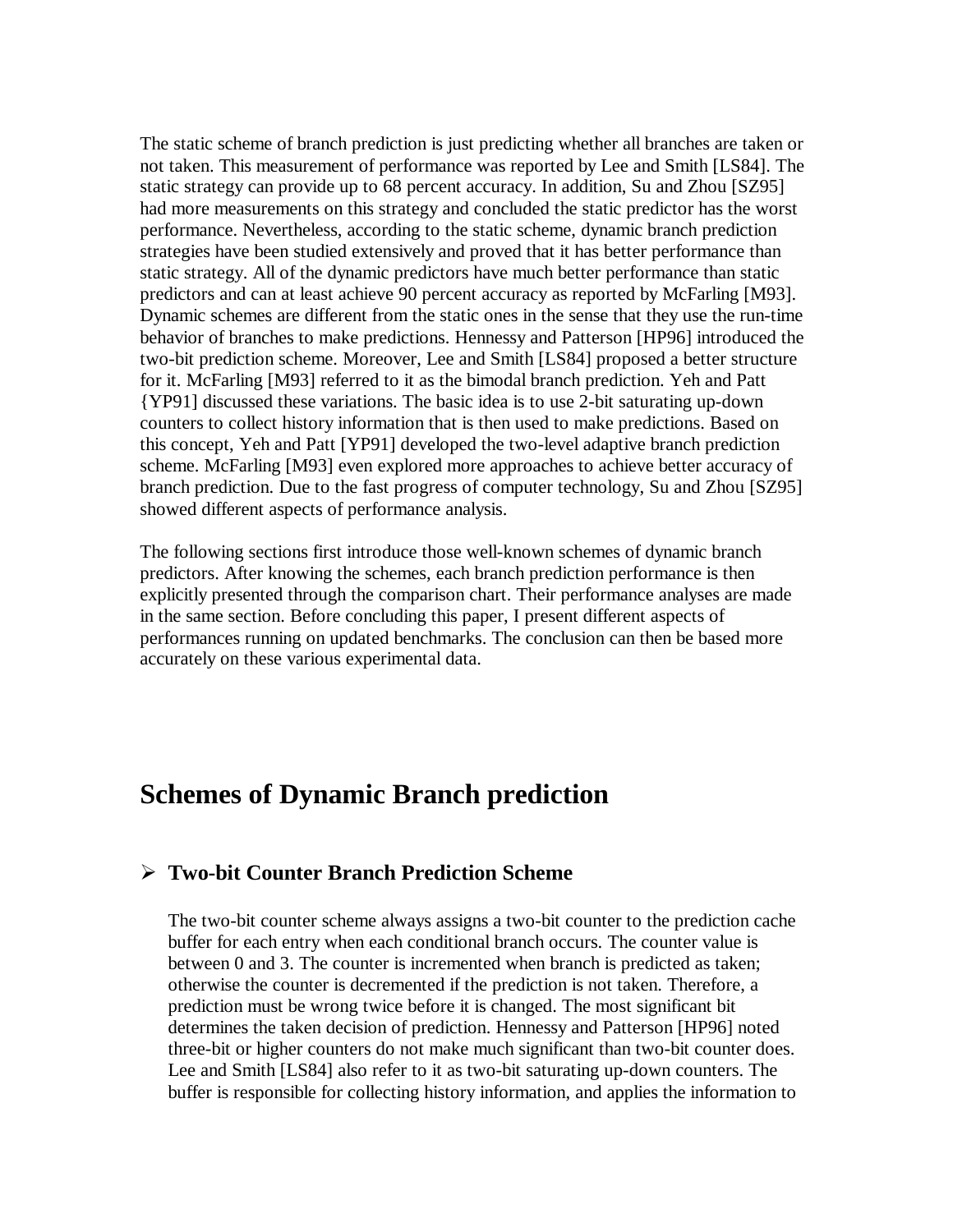making the prediction. The state of branch's entry in the buffer is therefore changed dynamically when the branch instructions are executed. The states in a two-bit prediction scheme are illustrated in the figure 1.



Figure 1. The states in a two-bit prediction scheme

### ÿ **Bimodal Branch Prediction Scheme**

Bimodal scheme takes advantage of two-bit counter branch behavior. The state of counters is stored in a counter table that records all the branches history. Each branch will then map to a unique counter. The branch history table is indexed by some bits of branch address. The mapping will not be any problem if the counter table is large enough for all branches, says more than 128K bytes; but for the smaller tables, the performance of accurate prediction can be impeded by sharing same counter with multiple branches. However, the smaller size of predictor still performs more effective than the two-bit scheme. The bimodal predictor structure is shown in figure 2.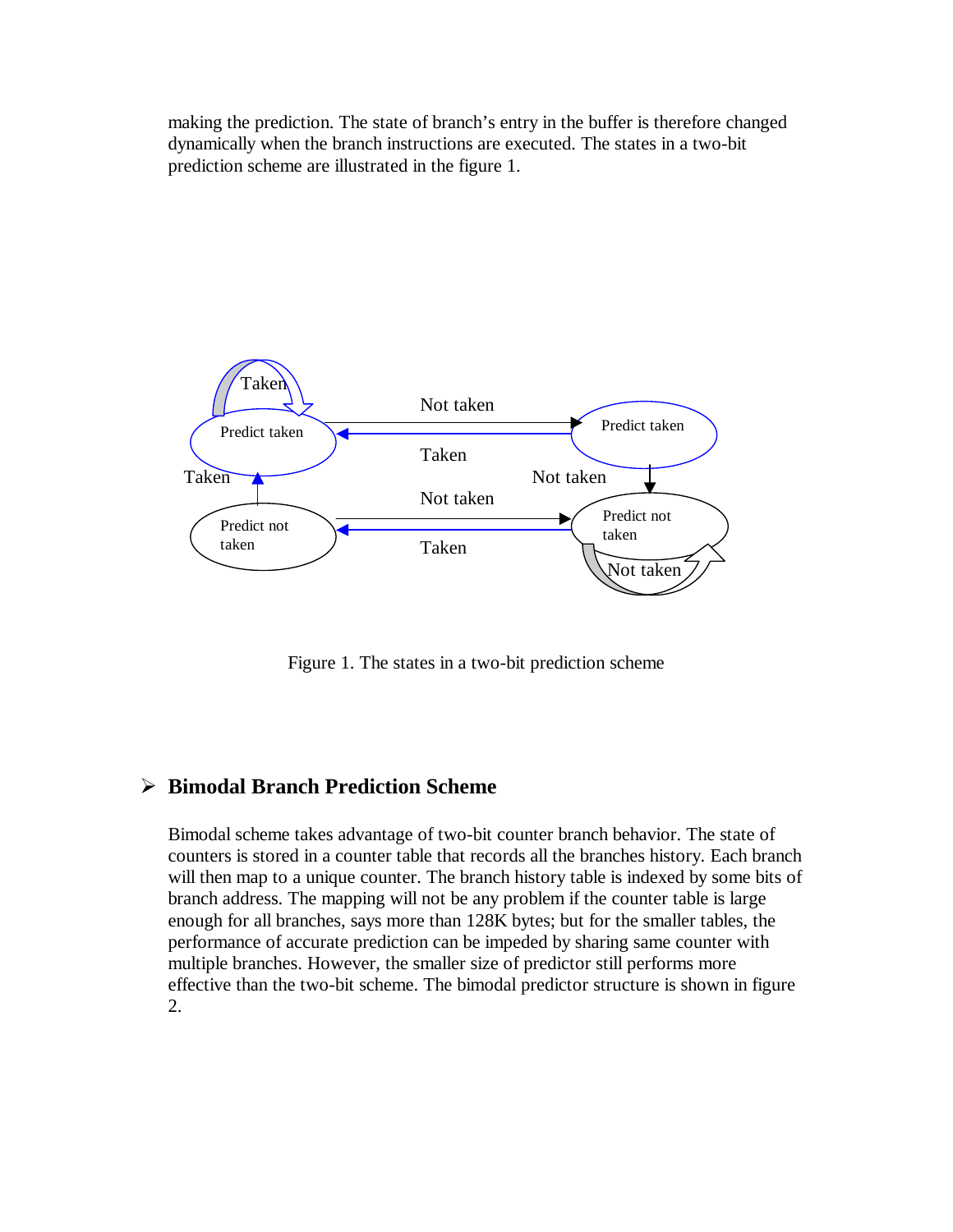

Figure 2. Bimodal Predictor Structure

### ÿ **Correlated Branch Prediction Scheme**

One of solutions for the problem of bimodal branch on the mapping collisions is the scheme of correlated prediction schemes. This correlated scheme uses two branch history tables, one is for keeping the recent branches history records and the other one is for keeping the state of branches in each entry contained 2-bit counter. They are socalled history table and counter table. In other word, the correlated scheme takes advantage of relationship between different branch instructions that is certain repetitive branch pattern of several consecutive branches. The structure is illustrated in figure 3. The local, global, and global selection branch predictors are all considered as correlated branch prediction scheme.

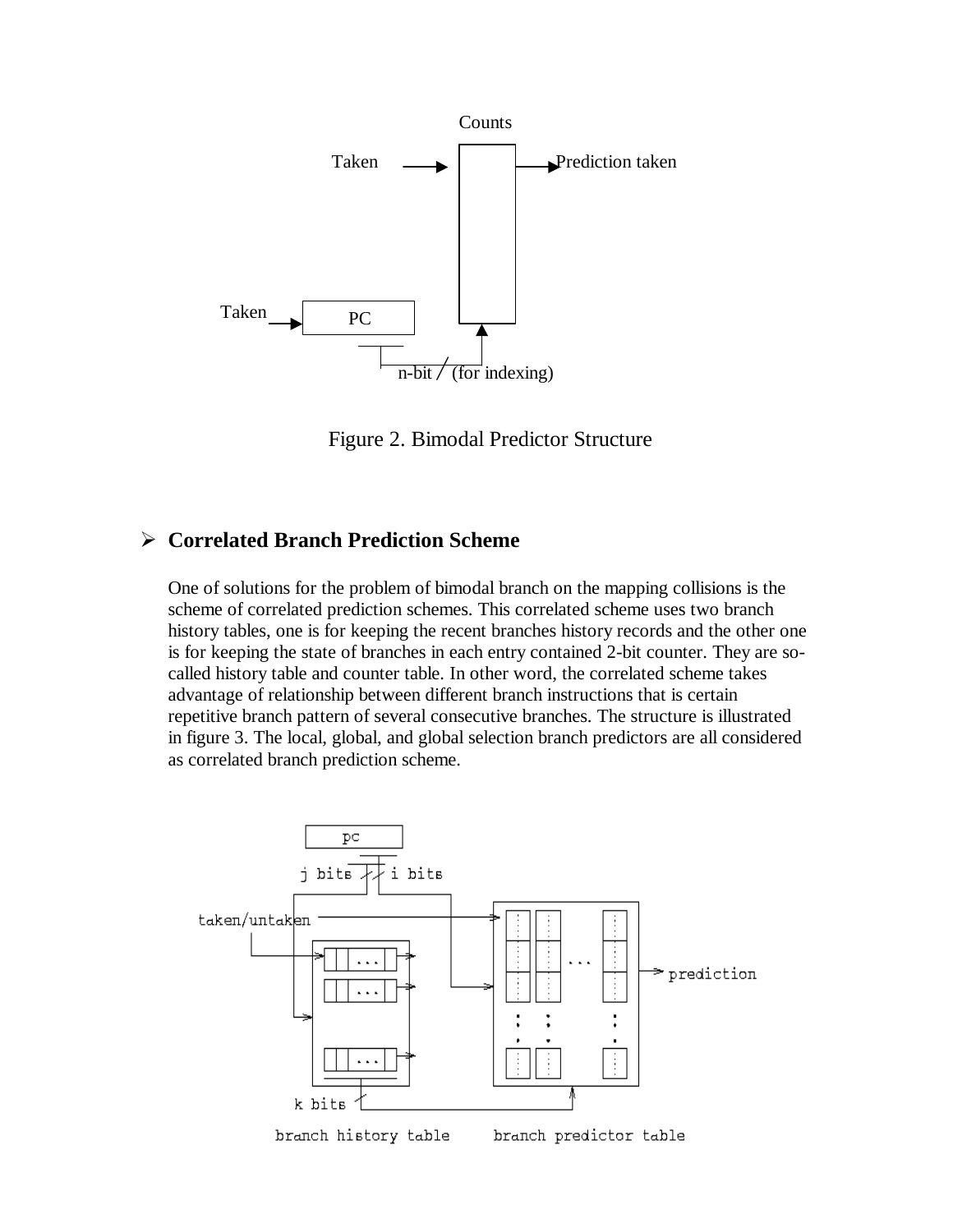### ÿ **Local Branch Prediction Scheme**

The local branch prediction scheme is one of correlated schemes. Its first table records the history of branches by n-bit shift register. Pan, So and Rahmen [PSR92] used 2-bit shift register for exploiting the correlation between two consecutive branches. McFarling took advantage of this approach at more flexible way. In order to avoid the same history records, he expanded the number of bits according to the higher degree branch. For instance, the four times loops will be confused with the 3 times loop if the number of bits is only limited at three. Both records would the same: (110). However, the expression will be very clear when the number of bit is expended up to four bits: (1110) and (0110). These history records are able to indicate the branch direction. The first table is indexed by the few bits of PC of branch. Yeh and Patt [YP93] considered per\_address as the method of using the lower order bits of PC, whereas considered per\_set as the method of using high or middle range bits of PC. Likewise, the second table, counter table, is indexed by the content of first table. Figure 4 shows the structure of local predictor scheme.



Figure 4. Local History Predictor Structure

### ÿ **Global Branch Prediction Scheme**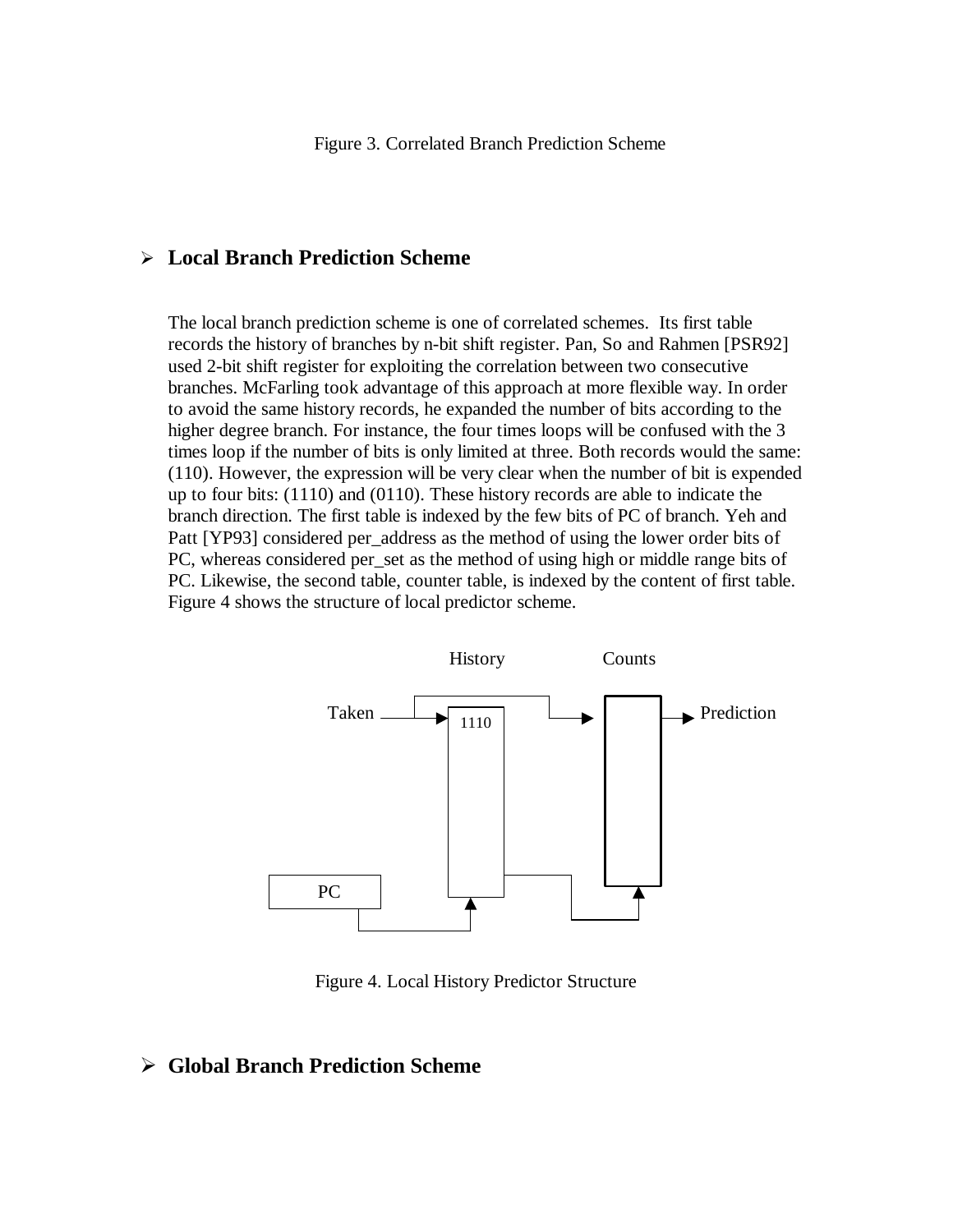The global branch prediction scheme takes advantage of other recent branches to make a prediction and make the history table as one single shift register, GR, to record the direction taken by the most recent n conditional branches. Because of the existing of GR, global prediction can be as accuracy as local does. Moreover, single global register substitutes the history table can cut down the overhead of excessive contention for history entries since most of branches are go to the same direction. On the other hand, global register has more difficulty to identify the current branch address than the local predictor does since global register does not keep all records of branch addresses. The structure of global branch prediction scheme illustrates in figure 5.



Figure 5. Global Predictor Structure

### ÿ **Global Selection Branch Prediction Scheme**

This scheme is an improved version of global scheme by taking advantage of both branch address and global history since global prediction is bad at identifying the current branch than the branch address does. This concept was revealed by Pan, So and Rahmeh [PRS92]. The key idea for the global predictor with index selection scheme is to concatenate the bits of global history and branch address. McFarling [M93] refer to it as gselect. This approach is shown in figure 6 and table 1.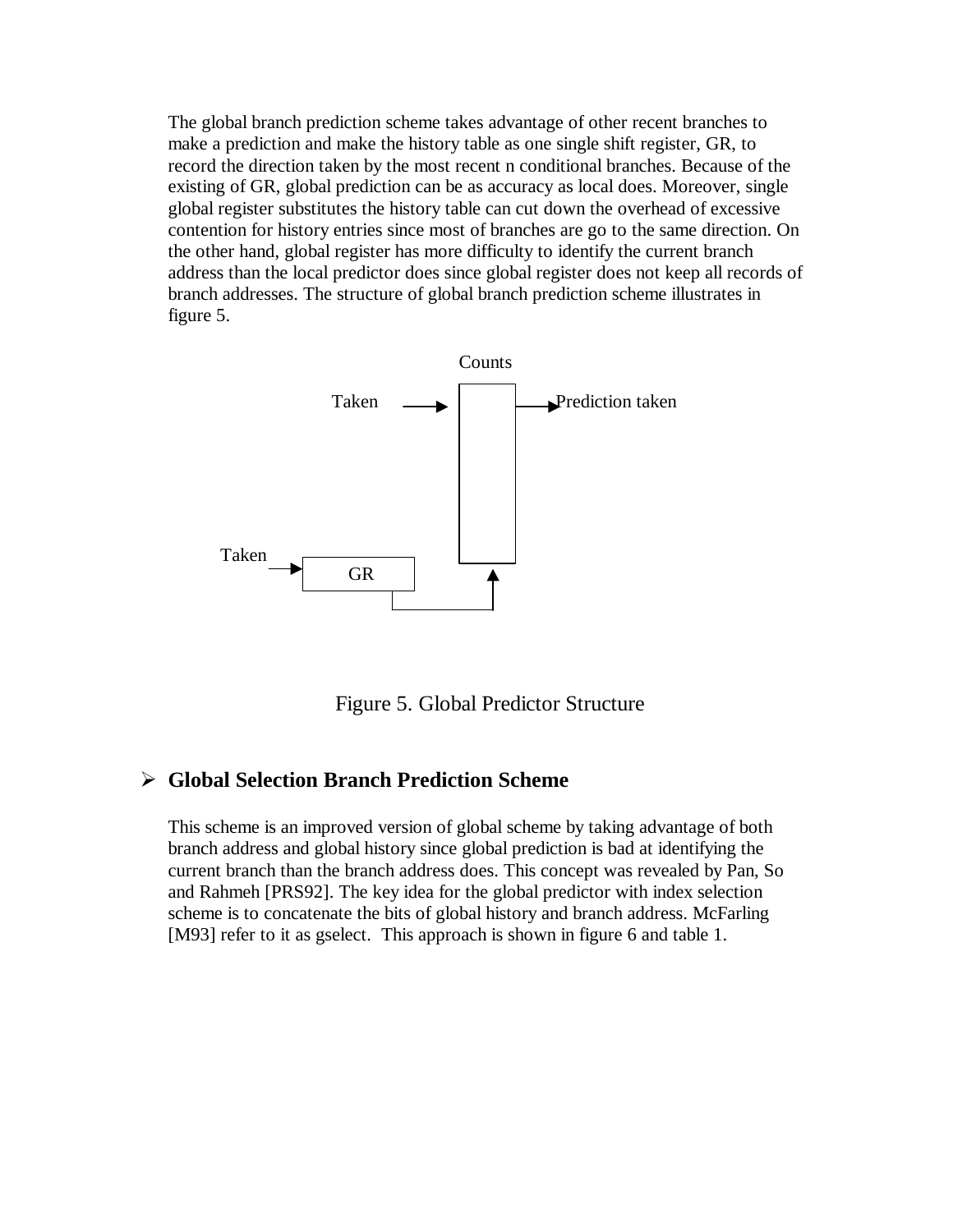

Figure 6. Global History Predictor with Index Selection

| <b>Branch Address</b> | <b>Global History</b> | Gselect 4/4 |  |
|-----------------------|-----------------------|-------------|--|
|                       |                       | (AND)       |  |
| 0000 0000             | 0000 0001             | 0000 0001   |  |
| 0000 0000             | 0000 0000             | 0000 0000   |  |
| 1111 1111             | 0000 0000             | 1111 0000   |  |
| 1111 <b>1111</b>      | 1000 0000             | 1111 0000   |  |

Table 1. The Bits Concatenation on Gselect Scheme

### ÿ **Global Sharing Branch Prediction Scheme**

Even though gselect predictor can solve the problem, to some extend, that global predictor has hard time to identify branch address well, global selection scheme sometimes still can not distinguish the branches well as the table 1 shows. Global sharing, or gshare as McFarling refereed [M93], predictor extends the strategy of gselect branch prediction scheme. Two parts were modified in gshare scheme from the gselect branch prediction scheme. The first change is the way of combining branch address bits and history bits. Gshare predictor uses exclusive OR (XOR) to combine those two types of bits instead of using concatenation. This change is able to make the index more explicitly as table 2 shows. The second significant change is to allow more branch address bits to be applied in this combination so that gshare predictor can identify the current branch address easily. The structure of gshare predictor is similar to gselect predictor except the combining strategy. The structure of global sharing branch predictor scheme is shown in figure 7.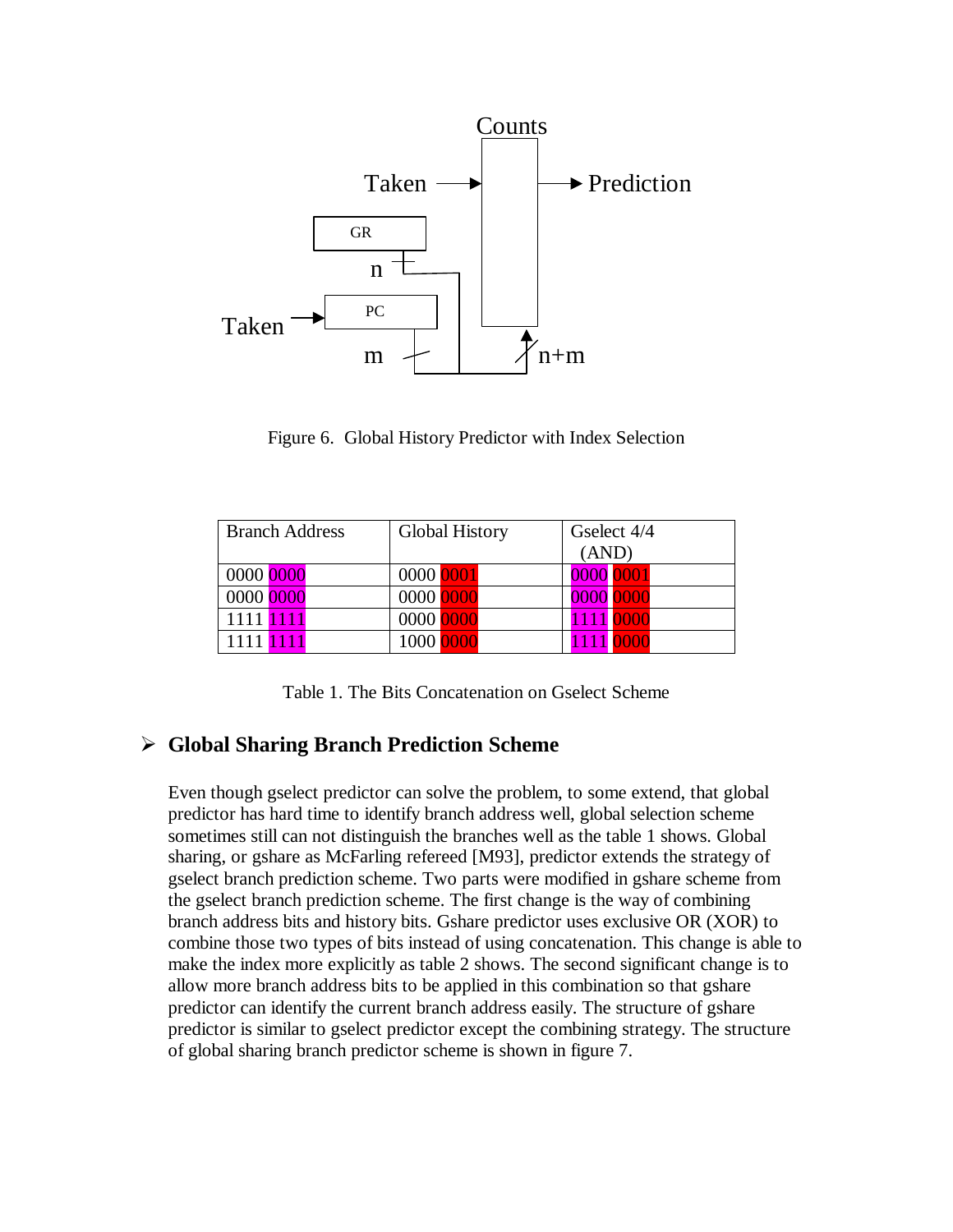| <b>Branch</b> | <b>Global History</b> | Gselect 4/4 | Gshare 8/8 |  |
|---------------|-----------------------|-------------|------------|--|
| Address       | (AND)                 |             | (XOR)      |  |
| 0000 0000     | 0000 0001             | 0000 0001   | 0000 0001  |  |
| 0000 0000     | 0000 0000             | 0000 0000   | 0000 0000  |  |
| 1111 1111     | 0000 0000             | 1111 0000   | 1111 1111  |  |
|               | 1000 0000             | 11111       |            |  |

Table 2. The bits XOR on the Gshare predictor



Figure 7. Global History with Index Sharing Scheme

### ÿ **Selective Branch Predictors Scheme**

As we mentioned before, one predictor performs excellent under some particular situations, and the others will perform well at other kind of situations. Such as bimodal predictor always performs well when the predictor size is small, whereas local predictor can not see the significant improvement until the counter table grows to some sizes. Based on this observation, McFarling [M93] proposed a combining branch prediction scheme to take advantage of different predictors at vary conditions. The technique is to use two-bit up/down saturating counters to keep track of which predictor is more accurate for the branches that share that counter. The structure is shown in figure 8. The performance and its comparison will be discussed in the later section. On the other hand, the implementation cost of the selective branch predictor is three times of others since two predictors and one selector are used as noted by Su and Zhou [SZ95].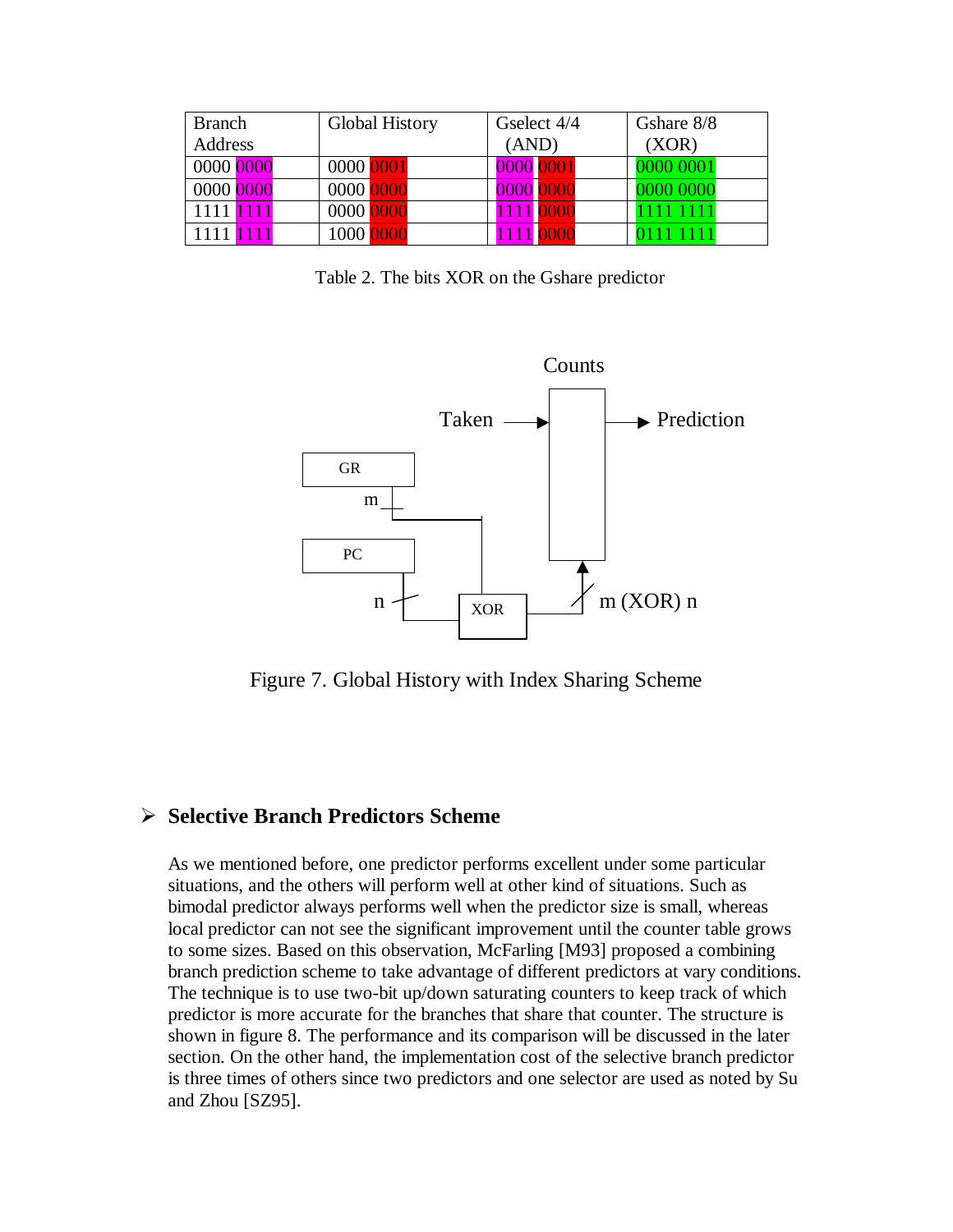

Figure 8. The Structure of Selective Brach Predictor Scheme

# **The Schemes Performance and Analysis**

By the comparison of predictor performance we can analyze their performances explicitly. The measurements for each predictor are based on the SPEC'89 benchmarks and the executions were traced on a DEC station 5000 using the pixie tracing facility. After introduced predictors' individual performance, we will see how the different architecture impacts those branch predictors as experimented by Su and Zhou [SZ95]. The predictors were tested on the SPARC system 10 with two SuperSparc/60 V8 microprocessors and the data were obtained by Shade tracer version 5.15. The measurements were based on the benchmarks of SPECint95-beta and SPECfp92.

### v **The predictors performance on SPEC'89**

### ÿ **Bimodal predictor verses Local predictor**

As the figure 9 shows, the prediction accuracy always increases with predictors' size since the counters of bimodal predictor are shared by fewer branches as the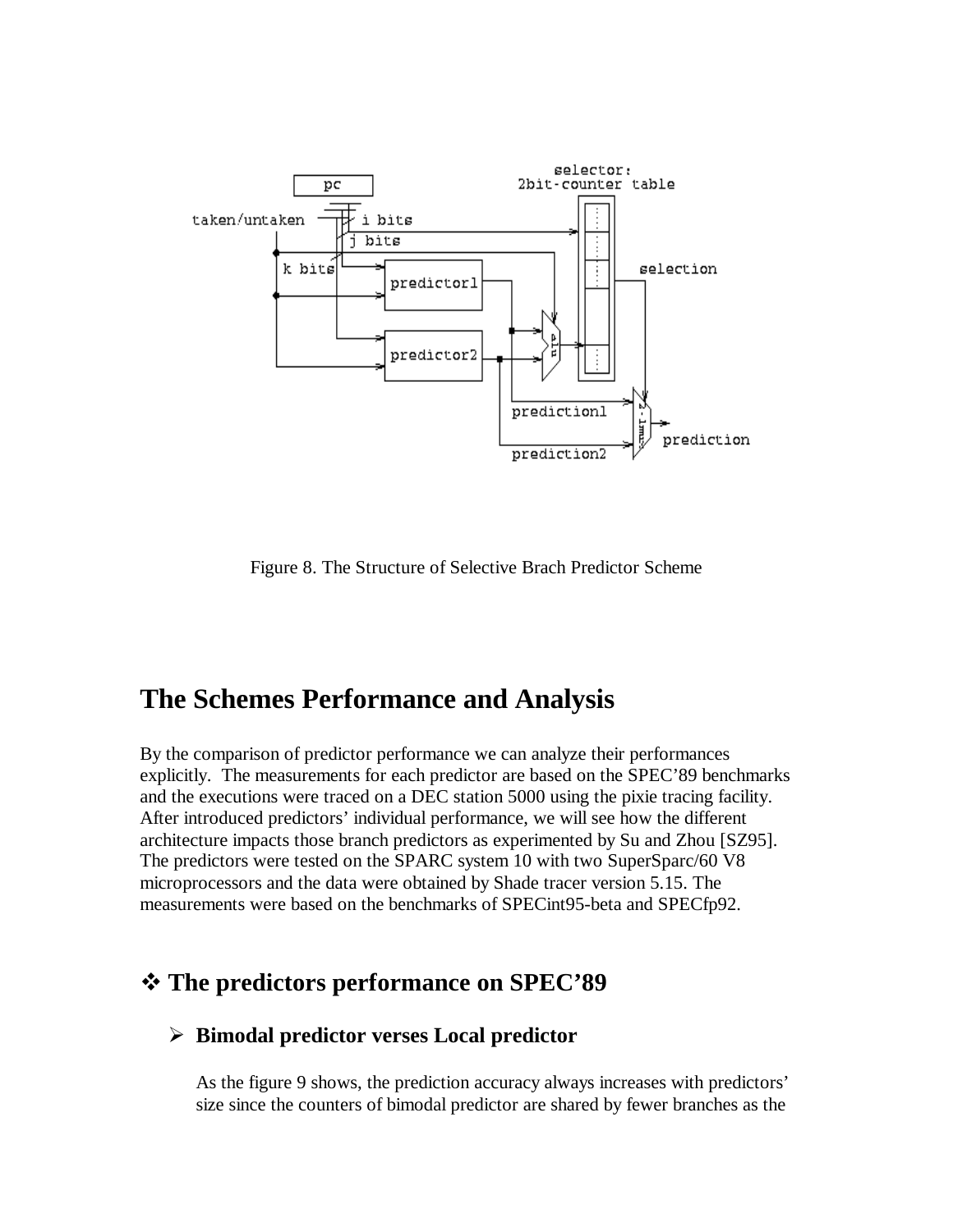number of counters increases. However, the accuracy of bimodal predictor can not compete with local predictor once the predictor size greater than 128K bytes and just saturates at 93.5 percent once each branch maps to a unique counter.



Figure 9. Local Predictor verses Bimodal Predictor

### ÿ **Global predictor verses Bimodal and Local predictors**

Here is an interesting finding that global predictor is significantly less effective than the local predictor even though global predictor improves the disadvantage of accessing two tables. This is because global history register can not distinguish different branches as effective as branches address does. However, global history register is able to identify current branch easily once the predictor size is sufficiently large. This is the reason why global predictor performs better than bimodal does when the predictor size is greater than 1K bytes.

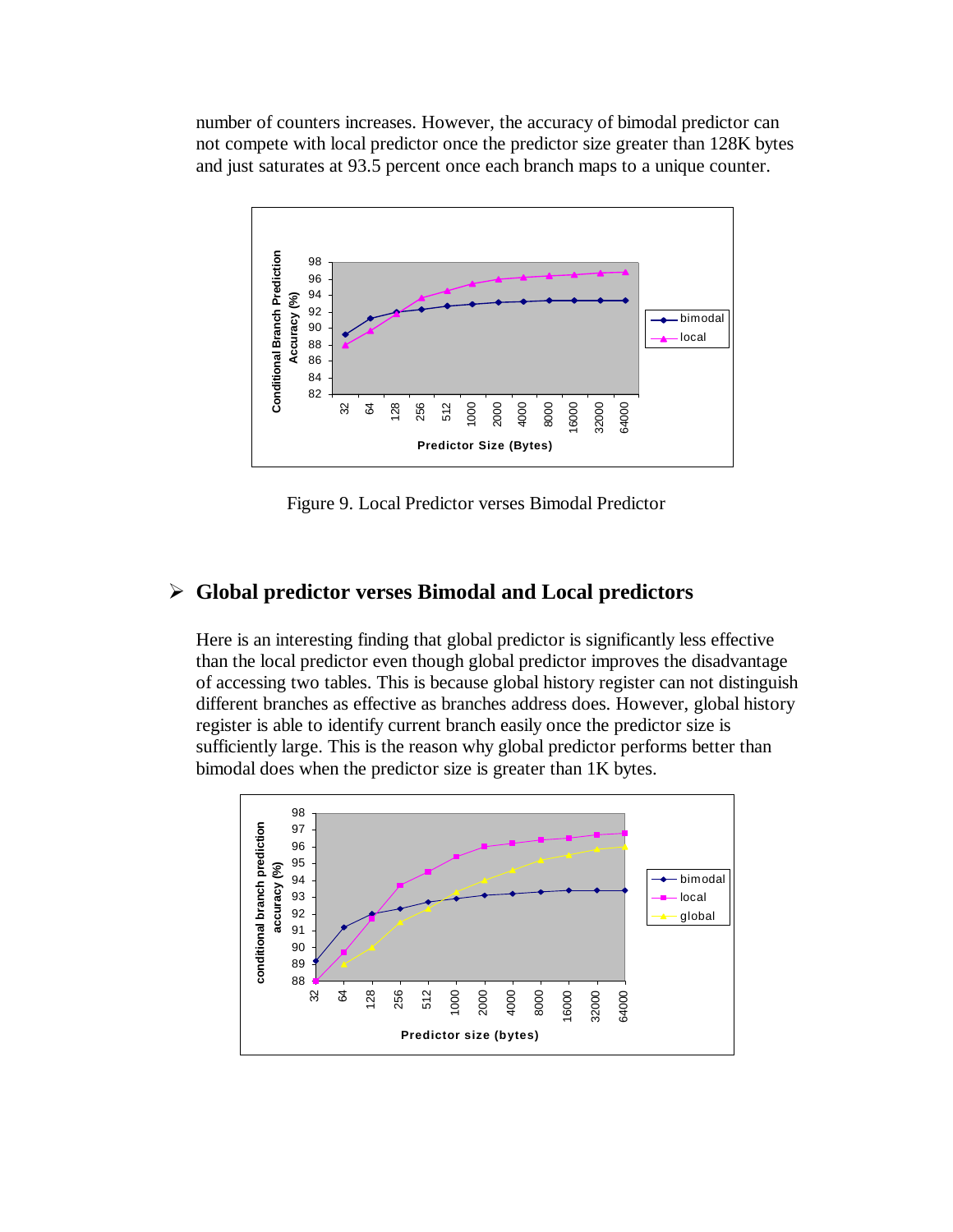#### ÿ **Gselect predictor verses Bimodal, Local and Global predictors**

When gselect predictor size sufficiently large to hold enough address bit to identify current branch, the gselect has significant better performance than bimodal predictor does even though they were paralleled when the predictor size is still small. Based on this advantage, gselect predictor can outperforms any other predictors. However, its performance is very close to local predictor since local predictor identifies the current branch solely by the address bits. Nevertheless, gselect still has two advantages to outperform local predictor: the storage space required for global schemes is negligible and gselect only requires single array access whereas local predictor requires two array accesses in sequence.



Figure 11. Gselect predictor verses Bimodal, Local and Global Predictors

#### ÿ **Gshare predictor verses Global and Gselect predictors**

Due to the lack of address bits to identify current branch, the global predictor is much under performs than the other global predictors. On the other hand, gshare can not have better performance until the predictor grows large enough to eliminate the contention for counters between different branches.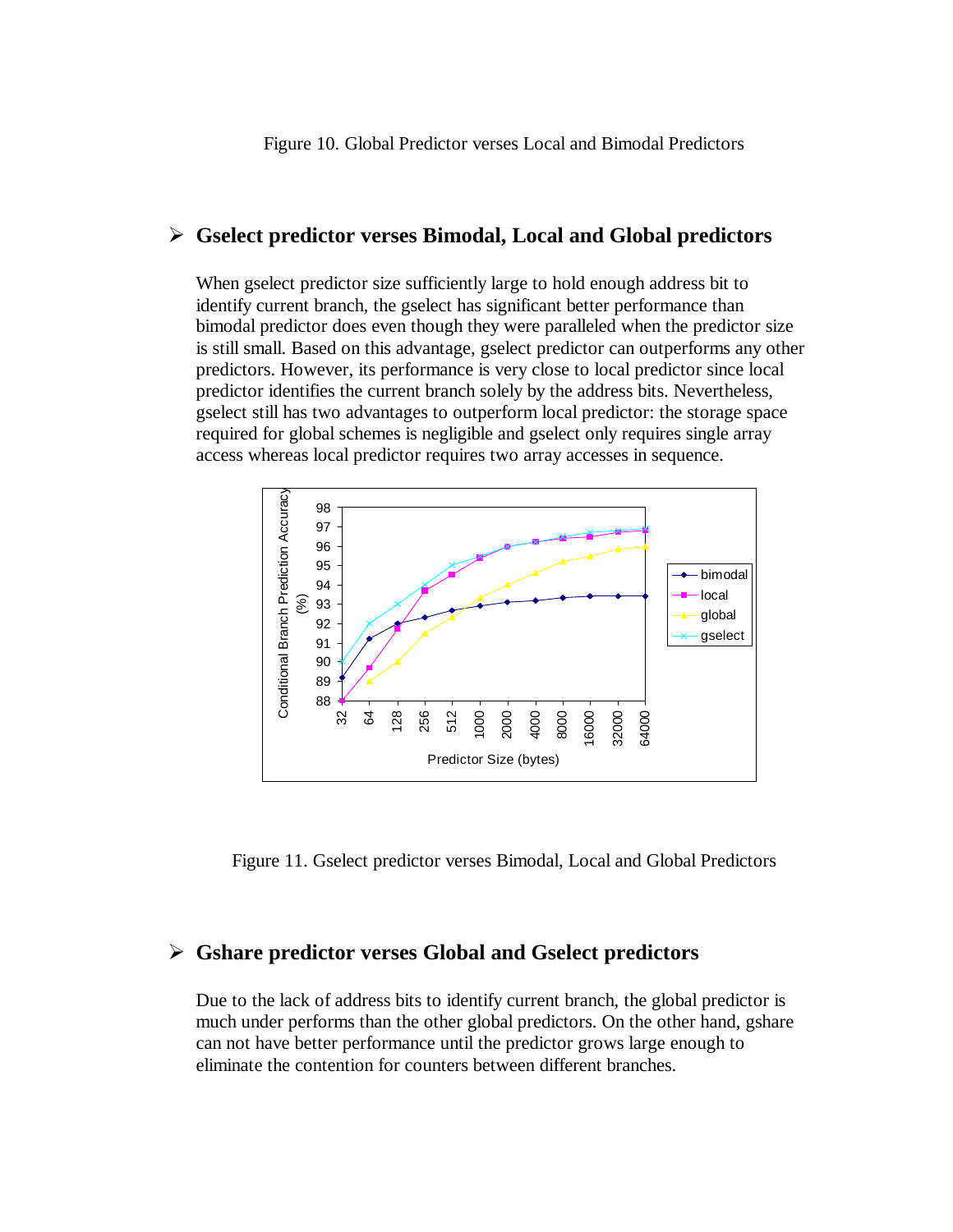

Figure 12. Gshare Predictor verses Other Predictors

### ÿ **Combining predictor verses Bimodal and Gselect predictors**

The combining predictor has slightly better performance than gselect predictor does since the combining predictor selection array cost is amortized over more predictor counters. The 1K bytes combining predictor has nearly the same performance as the 16K bytes gselect predictor does.

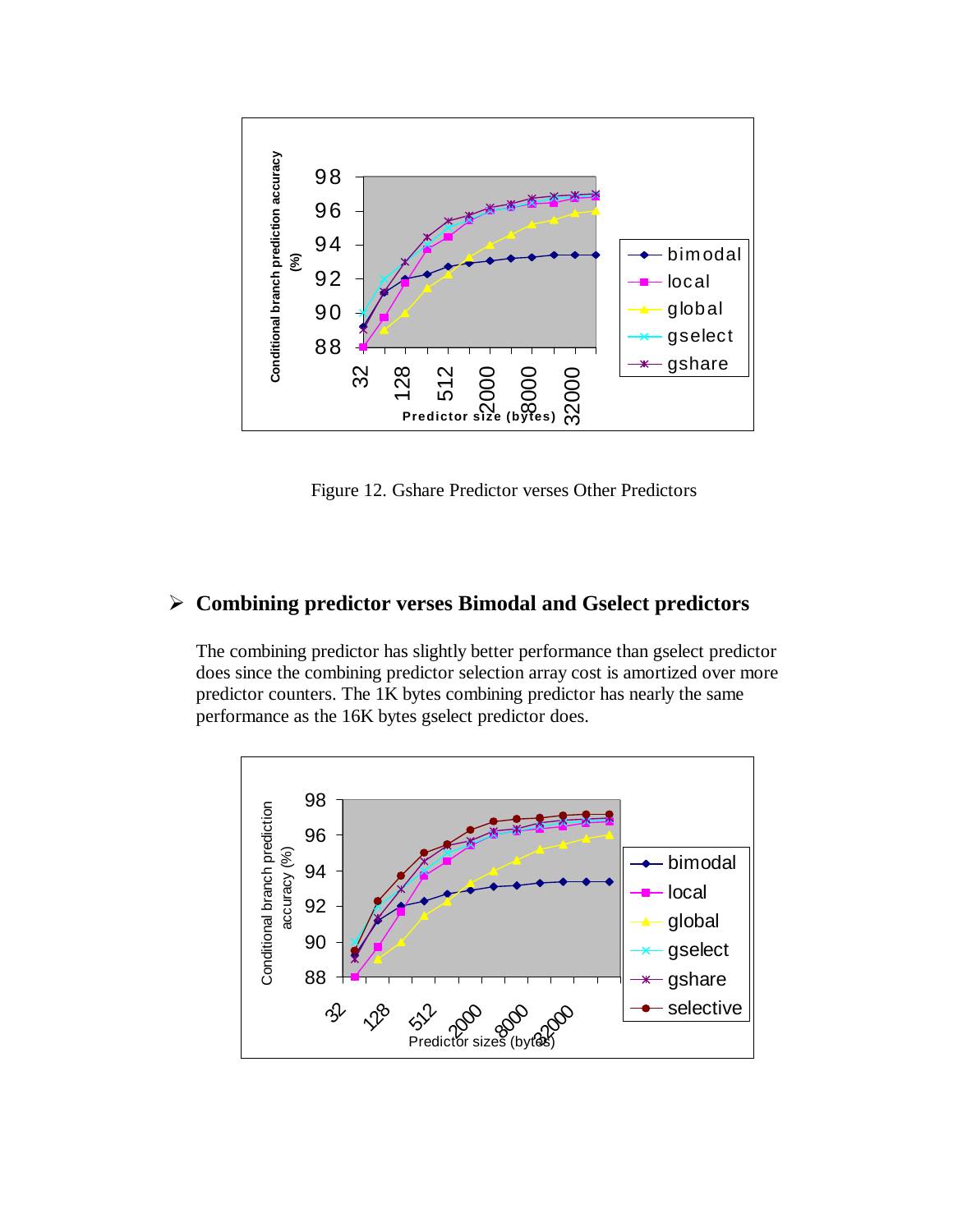## v **The predictors performance on SPECint95-beta and SPECfp92**

In this section, we are going to see different aspects of predictors at different analysis. The analysis focuses on evaluating the performances of vary predictors on each program of benchmarks. Except the most of predictors we introduced, the comparison also includes the static and common-correlated branch predictors. The analysis also examines the effect of context switching and the effect of varying the buffer size on branch prediction. The programs of benchmarks are eight integer programs from SPECint95-beta, and thirteen floating-point programs from SPECfp92.

#### ÿ **Branches analysis on benchmark programs**

Figure 14 shows the frequencies of conditional branches on each program starting with eight integer programs. The blue lines represent integer programs, red lines represent floating point programs, the pink line represents taken instructions, black line and green line represent average branch and taken respectively.



Figure 14. The Frequency of conditional Branches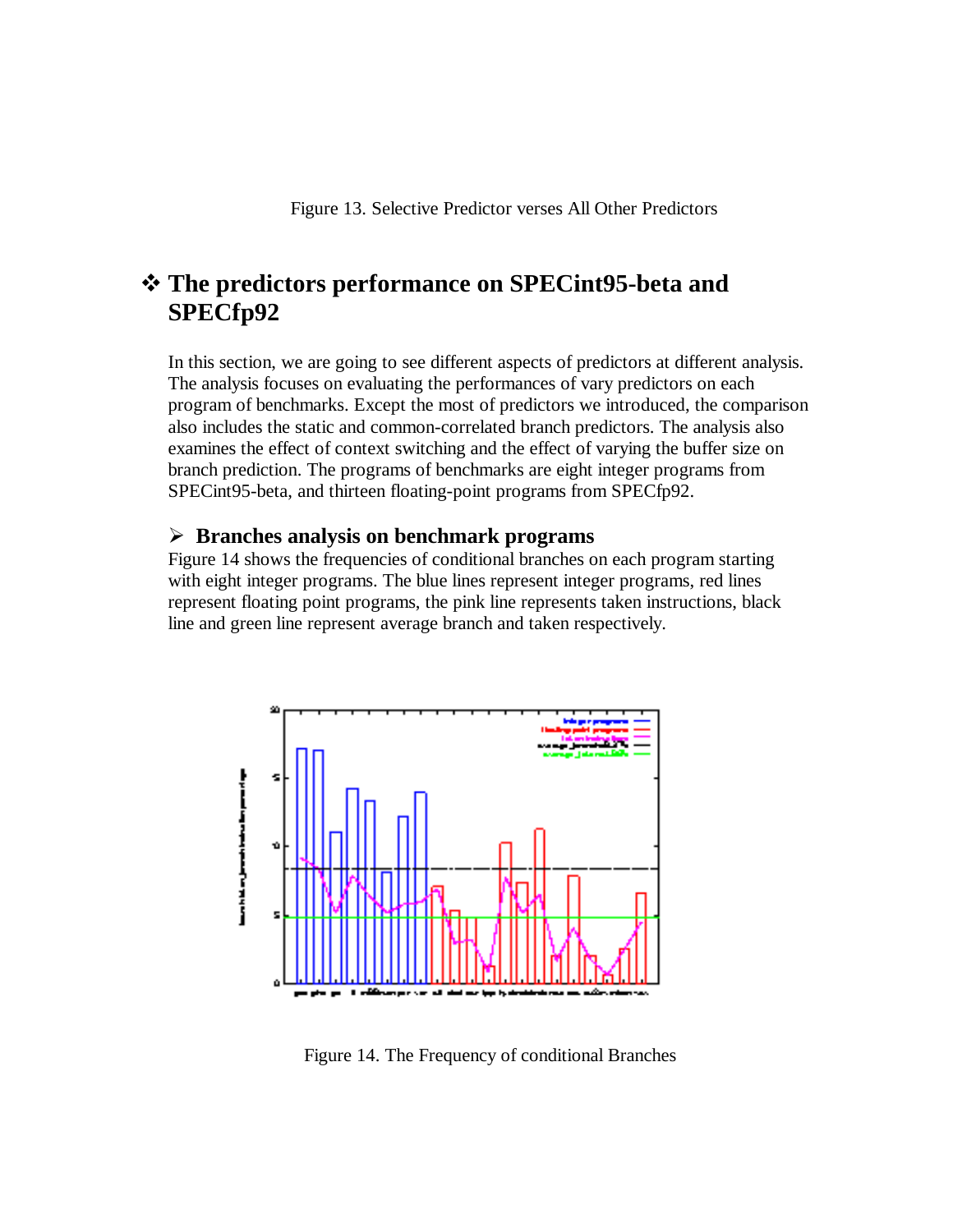The floating point programs have lower percentage of conditional branches than integer programs but have higher percentage of taken conditional branches as shows in figure 14 and figure 15. This is because those floating point programs have many long looping structures. On the other hand, an integer program, numi, has lower frequency of conditional branches than the average and highest percentage, almost reaches the average frequency, of conditional branches that are taken among integer programs. This is because numi is the only one written in Fortran, the others are written in C, as well has the highest floating point instruction percentage, 10.2%.



Figure 15. Percentage of conditional branches that are taken

### ÿ **Schemes analysis on benchmark programs**

Figure 16 shows all seven predictors' performance over twenty-one benchmark programs. Almost every predictor has the consistent performance on all programs. The differences between their prediction accuracy are somewhat predictable. This suggests that the branch behavior of a program is the most important parameter in determining the prediction accuracy of each scheme.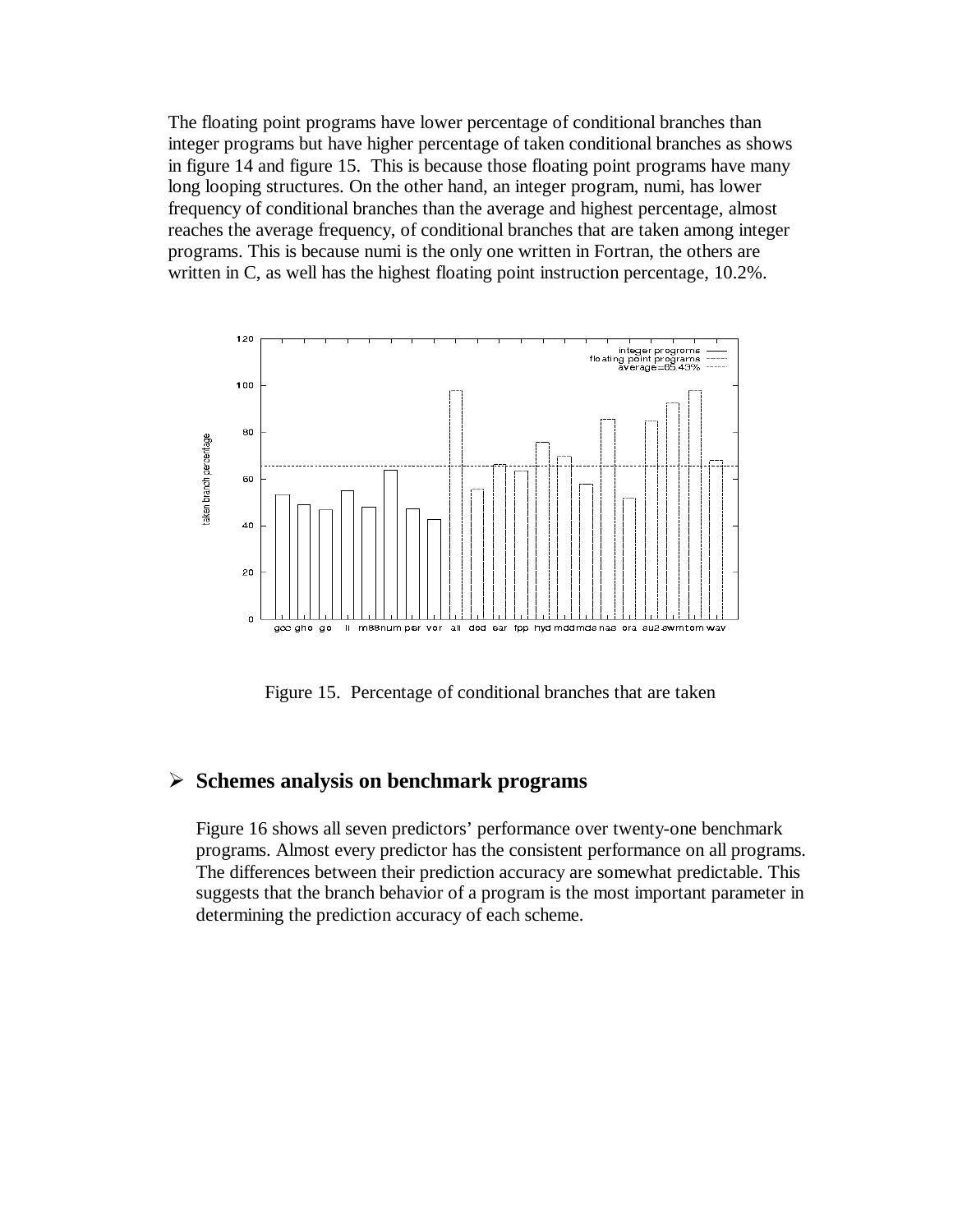

Figure 16. Seven Schemes performance on 21 benchmark programs

We can see the strong correlation between the branches taken and accuracy through the comparison of figure 15 and 16. The interesting finding between these two figures is that the higher the taken frequency the higher the prediction accuracy. This suggest that floating point programs are easier to predict the branch than the integer programs do in terms of the integer programs' low frequency of branches taken. An integer program, go, is the only exception from this correlation since it features many small loops and lots of control flows. This feature causes all the branch predictors that take advantage of long looping structures to perform poorly.

The table 3 summaries the relative performance of the seven schemes. The local predictor has the best performance in floating point benchmark programs since floating point programs have many looping structures that local predictor can take advantage of history register to keep tracking each branch address and reduce the interference among different branches. However, the integer programs contains a lot of if-then-else statements that degrades the performance of local predictor, whereas a scheme with a single array access, gselect, performs better than the local predictor does by taking advantage of the control flow statements.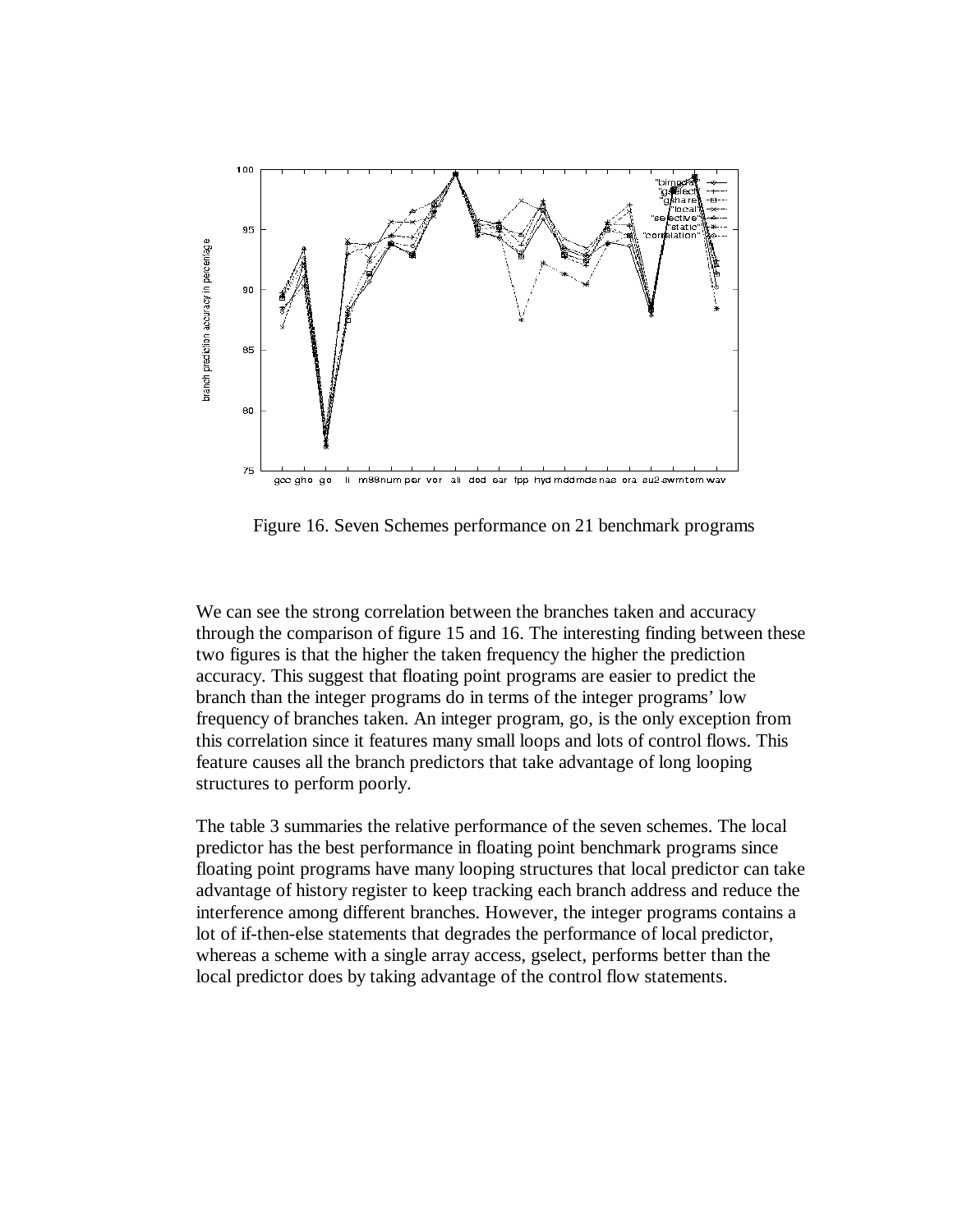| <b>Benchmarks</b> | Schemes ordered by performance (from worst to best) |             |             |              |            |              |  |
|-------------------|-----------------------------------------------------|-------------|-------------|--------------|------------|--------------|--|
| <b>INT</b>        | bimodal                                             | gshare      | correlation | <b>local</b> | gselect    | selective    |  |
|                   | 89.8%                                               | 90.3%       | 90.8%       | $91.3\%$     | 91.8%      | 92.7%        |  |
| <b>FP</b>         | bimodal                                             | correlation | gshare      | gselect      | selective  | <b>local</b> |  |
|                   | 94.4%                                               | 94.7%       | 94.7%       | 95.3%        | L<br>95.5% | $95.6\%$     |  |
| <b>ALL</b>        | bimodal                                             | gshare      | correlation | <b>local</b> | gselect    | selective    |  |
|                   | 92.6%                                               | 93.0%       | 93.2%       | <b>93.9%</b> | 93.9%      | 94.4%        |  |

Table 3. Performance Summary of Schemes

Table 3 and figure 16 indicate two differences from other studies. The first differences is that gshare predictor didn't make significant improvement of performance by the feature of reducing aliases. The second difference is stated as follow: with the same size of other branch prediction tables, the combining (selective) predictor can still perform better than other schemes. On the other hand, selective predictor still is the winner over other predictors in this experiment. This indicates combining predictors as another kind of new predictor can get the best accuracy of branch prediction.

# **Conclusion Remark**

ÿ *Identifying current branch plays the key role to make the branch predictor performance more effective.*

I notice that the local predictor always performs better even though it has the disadvantage of having to access two table arrays in terms of the all global version predictors. Using more branch address bits does increase the predictor performance. None of the correlated predictors can outperform the local predictors by much unless the gselect predictor adapts more branch address bits.

ÿ *Current predictor can perform better by just combining the other predictor.*

Combining different predictors as a new predictor can impressively improve the accuracy of branch prediction. The combined predictors using local and global branch information reach a prediction accuracy of 98.1% as compared to 97.1% for the previously most accurate known scheme. The experiment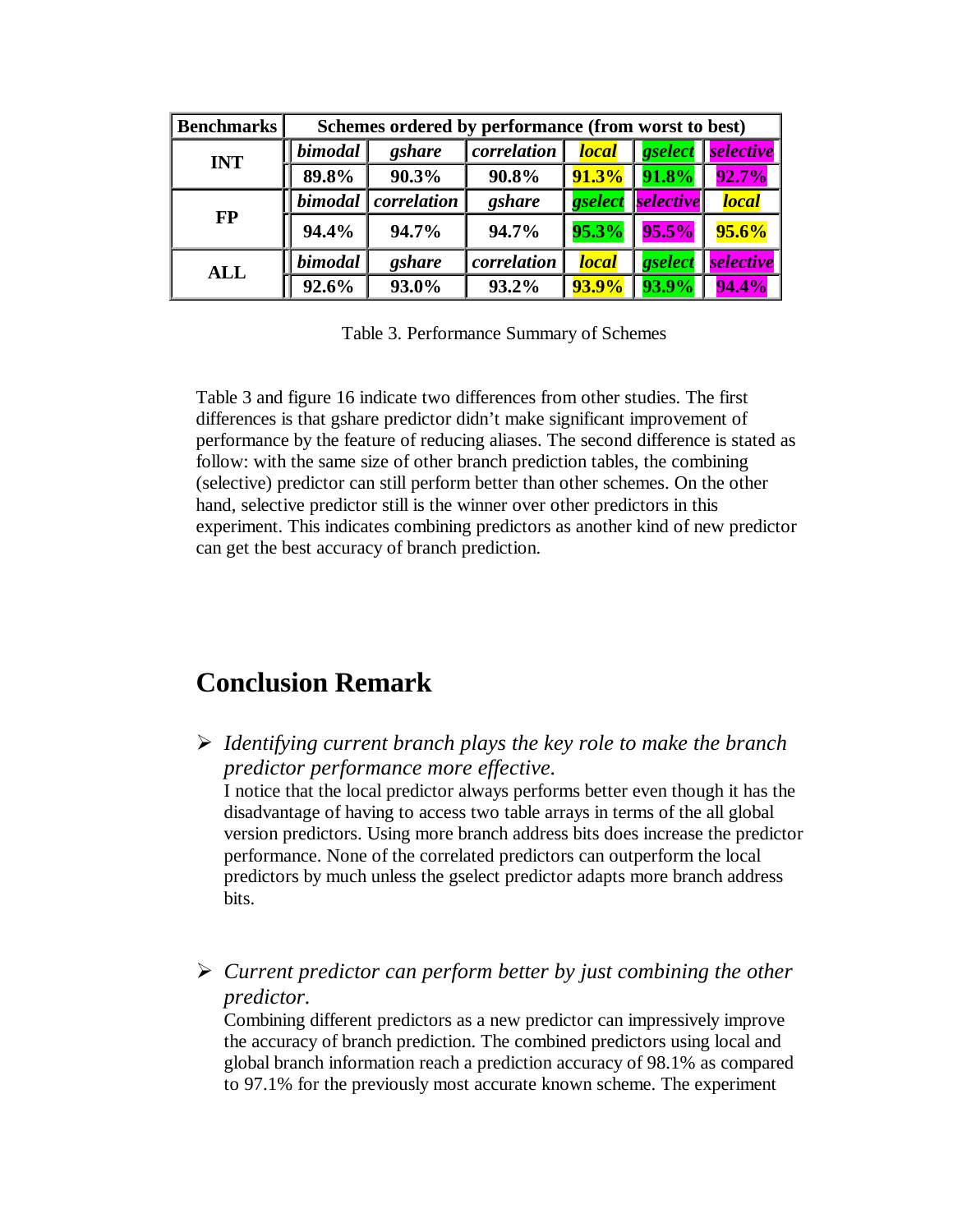indicates selective scheme achieves the least miss-predict rate with the same size of branch prediction buffer.

- ÿ *Tracing less tested programs or a small part of a program may provide misleading data and imprecise conclusion.* By importing different benchmarks to run based on a bigger portion of a program and other programs proves selective predictor can still outperform over other schemes using the same size of branch prediction tables.
- ÿ *Different structures of branch prediction schemes perform well on different branch structures.*

Local scheme of branch prediction performs especially well on the branch structure with many loops in a program since the register history table helps local predictor to distinguish the branches. However, its performance can not compete with the gselect predictor when the branch structure in a program contains more control flow statements since accessing the two table arrays degrades performance when the branch structure just consists of if-then-else statements.

### **References**

[BL93] T. Ball and J. R. Larus. "Branch prediction for free. In Proceedings of the ACM SIGPLAN '93 Conference on Programming Language Design and Implementation," Albuquerque, NM, 1993.

[FF92] J. A. Fisher and S. M. Freudenberger. "Predicting conditional branch directions from previous runs of a program," In Proceedings of ASPLOS V, pages 85-95, Boston, MA, October 1992.

[HP96] J. Hennessy and D. Patterson, "Computer Architecture: A Quantitative Approach, 2nd Edition," *Morgan Kaufmann Publishers, Inc.*, 1996.

[JW89] N. P. Jouppi and D. W. Wall. "Available instruction-level parallelism for superscalar and superpipelined machines." In Proceedings of ASPLOS III, pages 272- 282, Boston, MA, April 1989.

[LS84] J. Lee and A. Smith, "Branch Prediction Strategies and Branch Target Buffer Design", *Computer 17:1* Jan. 1984.

[M93] S. McFarling, " Combining Branch Predictors," *TR, Digital Western*